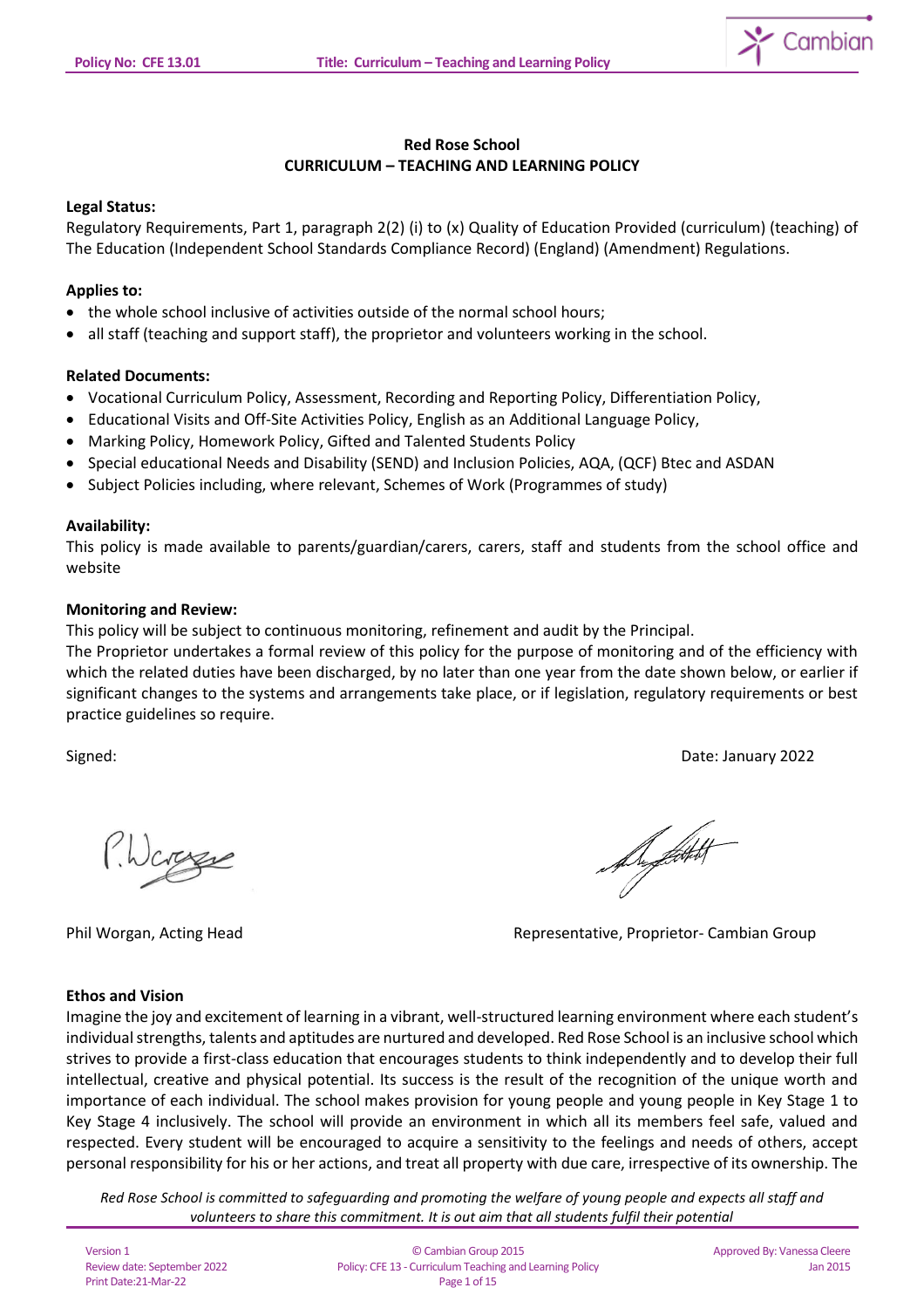

school will celebrate achievement and promote students' achievement through praise whenever appropriate. Behaviour that undermines the happy environment that is such a hallmark of school life, such as bullying, insensitivity, discrimination, bad language or acts of intolerance, will not be accepted.

By knowing every student socially, emotionally and academically, we can employ strategies and practices giving the opportunity for each student will flourish and acquire the confidence and self-belief to achieve a fulfilling and successful future and to become confident, accomplished and ambitious young adults. At our school we know and support each and every one of our students. No effort is spared to ensure that they acquire the confidence and self-belief required for success in the world beyond school. Our pastoral care Is at the heart of the way we look after our students. Their detailed knowledge of individual abilities and talents enables them to monitor students' progress very attentively, and help them cope successfully with the educational and personal challenges of schooling.

Our school offers a curriculum which is balanced and broadly based and which:

- promotes the spiritual, moral, cultural, mental and physical development of students at the school and of society and
- prepares students at the school for the opportunities, responsibilities and experiences of later life.

Our curriculum comprises all learning and other experiences that each school plans for its students. The national curriculum forms one part of the school curriculum. We make provision for sex and relationship education to students at the secondary stage. The national curriculum is just one element in the education of every individual. It provides students with an introduction to the essential knowledge that they need to be educated citizens. It introduces students to the best that has been thought and said; and helps engender an appreciation of human creativity and achievement. There is time and space in the school day and in each week, term and year to range beyond the national curriculum specifications. The national curriculum provides an outline of core knowledge around which teachers can develop exciting and stimulating lessons to promote the development of students' knowledge, understanding and skills as part of the wider school curriculum.

#### **Student Profile**

Our school provides for those with emotional and social difficulties (ESD), as well as other needs or diagnoses, including mental health, ADHD, ADD, and other difficulties. Most of our young people are referred to us and funded through the local authorities. Our age range may vary depending on specific cases; however most of our students will range between 5 and 18 years of age. Some of our young people will have a Statement of Special Educational Needs or an Education Health Care Plan. Others may be undergoing assessment. Emphasis in the school is thus on the development of community values, i.e. a caring and considerate attitude to others, good manners, selfdiscipline, service to the community and the pursuit of excellence. All this, of course, has a direct bearing on our curriculum design.

In our school the most important role of teaching is to promote learning in order to raise students' achievement. For us, teaching includes lesson planning, the implementation of plans, as well as marking, assessment and feedback. It also includes support and intervention strategies. In assessing the quality of the teaching in our school we take account of the evidence of students' learning, achievements and progress over time. When evaluating the quality of teaching in our school, we consider how successful the teaching is in promoting the learning, progress and personal development for every student by:

- extending the previous knowledge, skills and understanding of all students in a range of lessons and activities over time;
- enabling students to develop skills in reading, writing, communication and mathematics;
- enthusing, engaging and motivating students to learn;
- using assessment and feedback to support learning and to help students know how to improve their work
- differentiating teaching, by setting suitably challenging activities and providing support for students of different abilities, including the most able and disabled students and those who have special educational needs, so that they can all learn well and make progress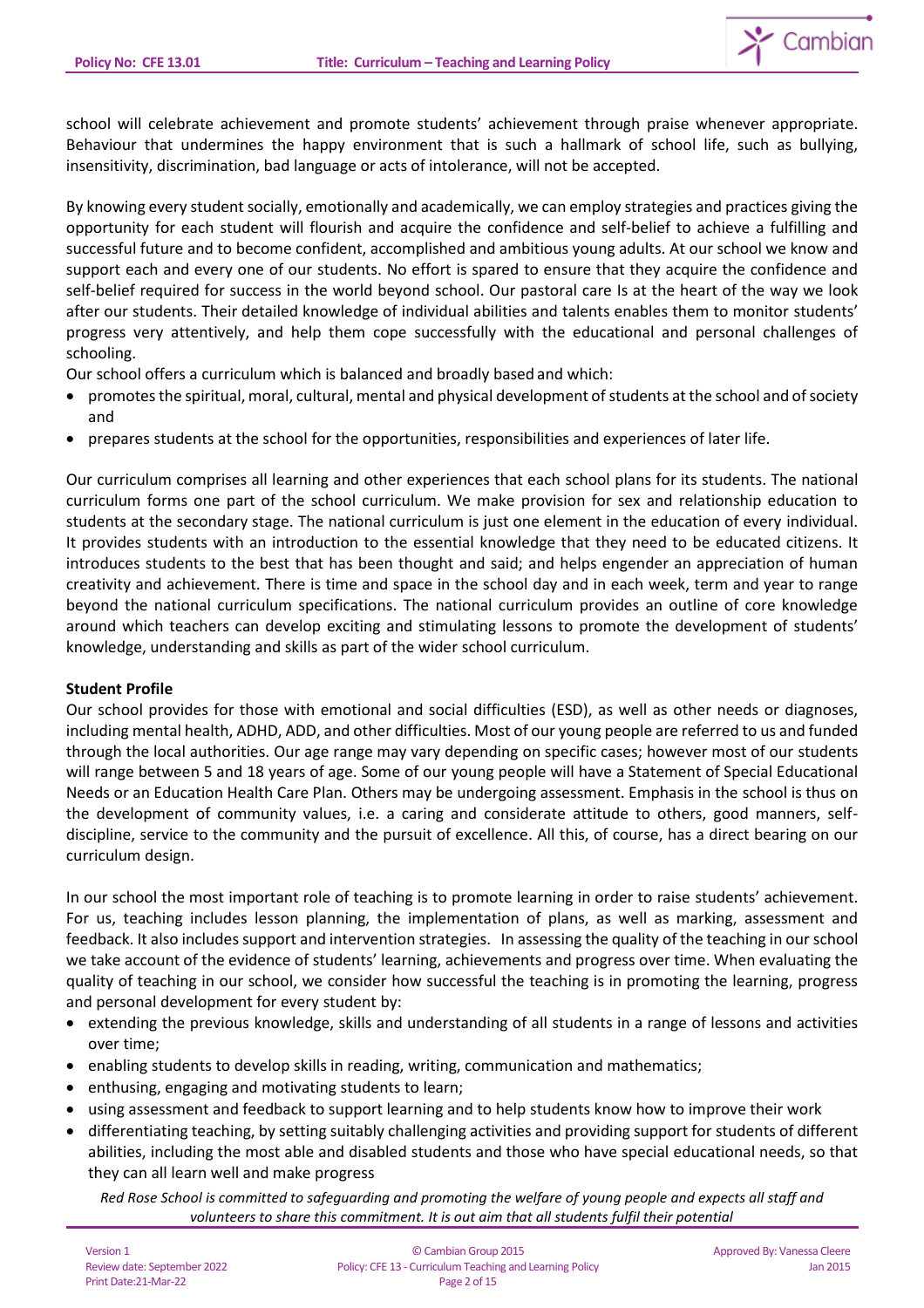

- enabling students to apply intellectual, physical or creative efforts and develop the skills to learn for themselves and setting high expectations
- using well-judged and effective teaching methods, deploying appropriate resources, managing class time and drawing on good subject knowledge and expertise to encourage students to make good progress
- managing instances of poor or disruptive behaviour.

Red Rose School is a school whose success is founded on the recognition of the unique worth and importance of each student. This ensures that no student is anonymous or unsupported. Individual attention along with small class sizes promotes confident learning and academic progress. It is integral to our purpose and incumbent on us to enable a nurturing approach to students provided by our expert and exceptionally attentive pastoral system, which supports the personal, social and academic development of each student. The close relationship between teachers, students and parents/carers/guardians ensures that students' strengths are built upon and needs for their individual development addressed.

### **Values**

Our school curriculum is underpinned by the values of **Excellence, Respect, Courage and Perseverance** that we hold dear at Red Rose School with our motto being "Pride and Perseverance". The curriculum is the means by which the school achieves its objective of educating Students in the knowledge, skills and understanding that they need in order to lead fulfilling lives, underpinned by these values. The curriculum seeks to promote the reputation of as a school that prepares students for further education and life-long involvement in learning, contributing confidently to an ethnically pluralistic society.

- We value the way in which all Students are unique, and our curriculum promotes respect for the views of each individual Student, as well as for people of all cultures. We value the spiritual and moral development of each person as well as their intellectual and physical growth.
- We value the importance of each person in our community. We organise our curriculum so that we promote cooperation and understanding between all members of our community.
- We value the rights enjoyed by each person in our society. We respect each Student in our school for who they are and we treat them with fairness and honesty. We aim to enable each person to be successful and we provide equal opportunities for all the Students at Red Rose School.
- We value our environment and we aim, through our curriculum, to teach respect for our world and how we should care for it for future generations, as well as our own.

In order to achieve the school's values, the curriculum will seek to reinforce the following features of Red Rose School which includes the:

- confidence, talent and high aspirations of its students;
- enquiring atmosphere and enjoyment of discourse that is a prominent feature of the school;
- support given to students in and outside the classroom by well-qualified, enthusiastic and knowledgeable staff.

Entry to programmes of study is, regardless of gender, race, disability, sexual orientation, religion or belief. In accordance with statutory requirements the School aims to make the curriculum accessible to all students as far as is reasonably practicable. The School has a policy for Special Educational Needs and Disabilities, and an Accessibility Plan which are available to parents on request. The young people are encouraged to:

- have confidence in who they are as individuals, identifying courage as a worthy attribute;
- stand up for the positive values that engender meaningful loyalties and strong communities. These include: humility, dignity, compassion and integrity;
- promote supportive relationships, and a respect for diversity and difference;
- be self-disciplined, self-directed, and demonstrate self-control;
- participate in the transformation of their society through reflection, sensitivity and action**.**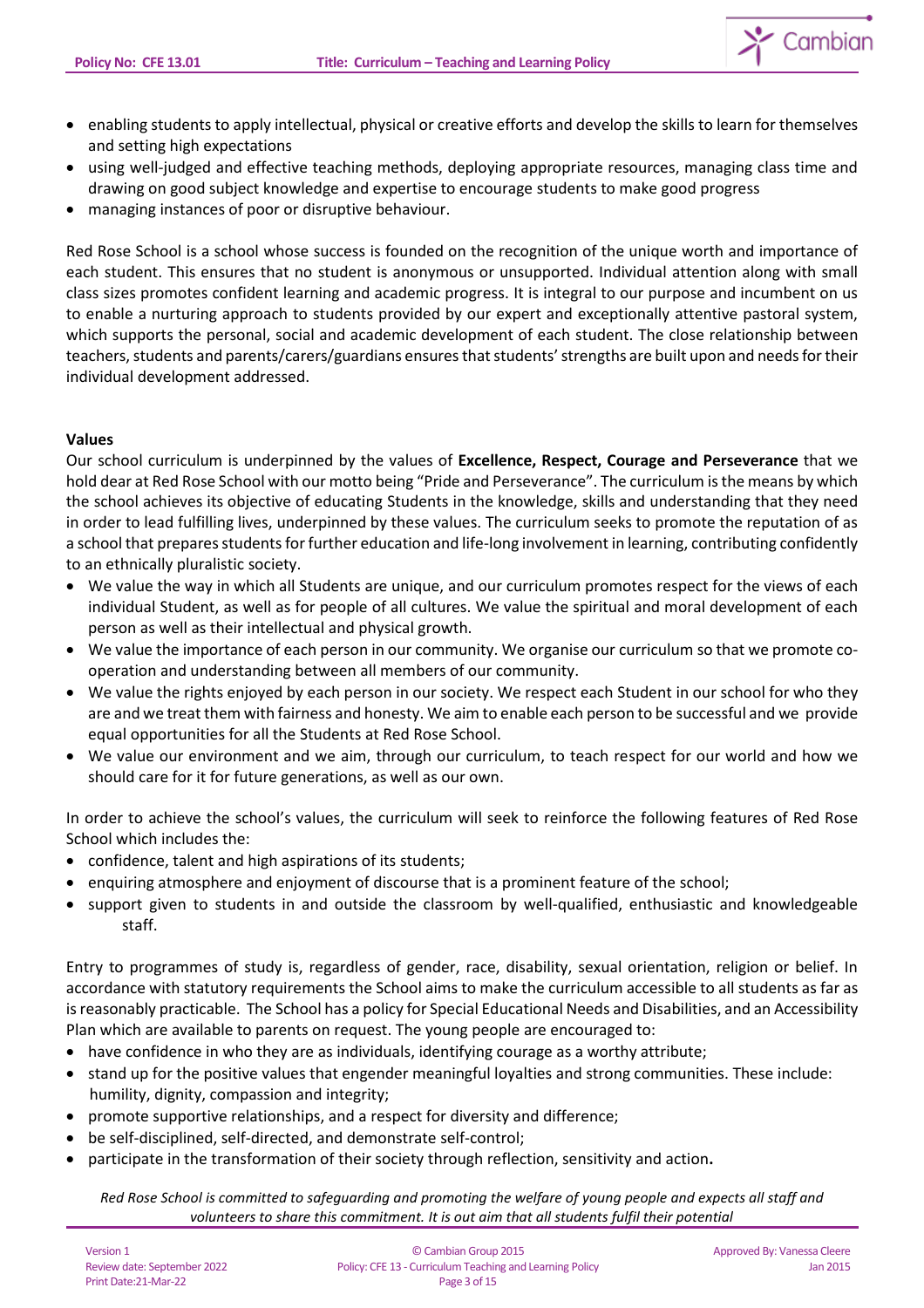

### **Essential Skills**

Red Rose School is committed to providing a curriculum which ensures that all of its students acquire and develop skills appropriate to their age and aptitude in the following areas:

### *Mathematical*

This area helps students to make calculations, to understand and appreciate relationships and patterns in number and space and to develop their capacity to think logically and express themselves clearly. Their knowledge and understanding of mathematics should be developed in a variety of ways, including practical activity, exploration and discussion.

### *Scientific*

This area is concerned with increasing students' knowledge and understanding of nature, materials and forces and with developing the skills associated with science as a process of enquiry: for example, observing, forming hypotheses, conducting experiments and recording their findings.

## *Technological* (including Art and Design, ICT and Food Technology)

These skills can include information and communication technology (ICT); developing, planning and communicating ideas; working with tools, equipment, materials and components to produce good quality products; and evaluating processes and products.

## *Human and Social* (including Geography, History and Religious Studies)

This area is concerned with people and with their environment, and how human action, now and in the past, has influenced events and conditions. In most schools, the subjects of history and geography make a strong contribution to this area. In our school our topic based Personal, Social and Health and Economic (PSHE) education alongside our knowledge and understanding of the world makes a strong contribution to this area.

## *Physical* (which is supported by an extensive extra-curricular programme in this area)

*This* area aims to develop the students' physical control and co-ordination as well as their tactical skills and imaginative responses, and to help them to evaluate and improve their performance. Students should also acquire knowledge and understanding of the basic principles of fitness and health.

*Aesthetic and creative* (including Art, Drama, Photography and Music) This area is concerned with the processes of making, composing and inventing. There are aesthetic and creative aspects of all subjects, but some make a particularly strong contribution, including art, music, dance, drama and the study of literature, because they call for personal, imaginative, and often practical, responses.

#### **Sex and relationships education**

The School provides Sex and Relationships education in the basic curriculum. Students are encouraged and guided by moral principles and taught to recognise the value of family life. The syllabus for the School's Sex and Relationships Education is available to parents/guardian/carers. It forms a key part of the Personal, Social and Health Education (PSHE) course and has regard for the government's guidance in *Sex and Relationship Education Guidance (0116/2000).* In accordance with the law the biological aspects of human reproduction remain compulsory for all students, but parents/guardian/carers may withdraw their students from any other part of the sex education provided without giving reasons.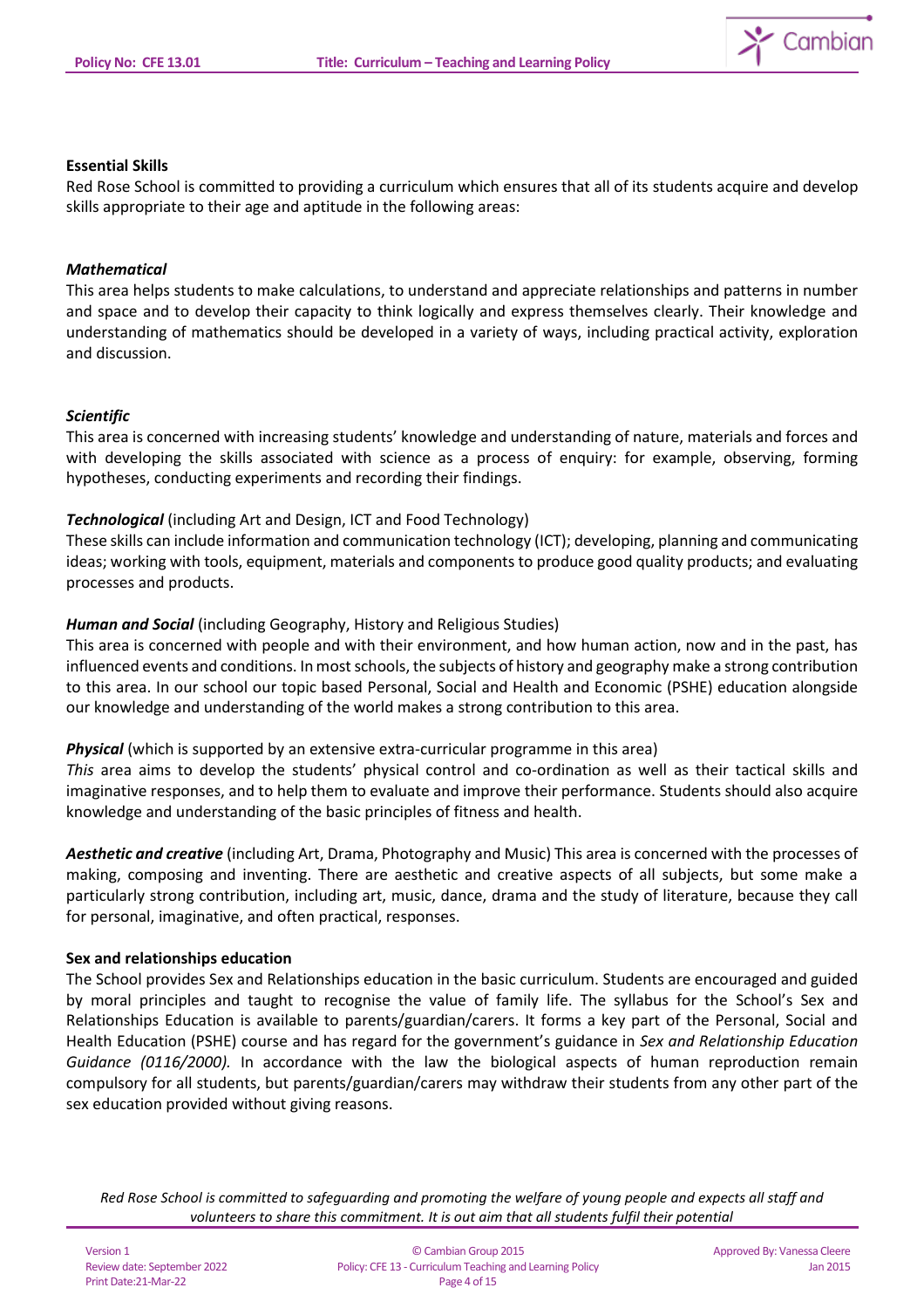

### **Political education**

The promotion of partisan political views in the teaching of any subject in the School is forbidden by law. Political issues are introduced in a number of courses and are presented in a balanced manner.

#### **Religious education**

Religious Education is incorporated into distinct lessons available to all students. Other religions are also taught, so students have a broader understanding of the diverse world that they are living in.

#### **PE and games**

All Students are expected to take part in the school's Physical Education and Games programme. Students can only be excused from PE and Games lessons for medical reasons, for which a note from a parent will suffice, or other reasons agreed with the school.

### **Spiritual, Moral, Social and Cultural Development (SMSC)**

This policy statement and the declared values of the school are enhanced by the linked qualities of Spiritual, Moral, Social and Cultural Development. Red Rose School is a non-denominational school where students of all faiths and belief systems are encouraged to strive for academic excellence and a spirit of open and shared enquiry, whilst developing their individual potential and qualities of character so they can make a positive contribution to the world. This SMSC policy links and strengthens other policies so that the ideals of the school's ethos and mission statement become a reality for its Students. Whilst SMSC is integral to all aspects of our curriculum, PSHEE and religious education make a strong contribution. Students are led towards distinguishing right from wrong, to respect the law and towards acting consistently with their beliefs and with a view to the consequences of their own and others' actions. We actively promote fundamental British Values of democracy, the rule opf law, individual liberty and mutual respect and tolerance of those with different faiths and beliefs. Our school:

- leads students towards becoming confident and positive contributors to their community and effective users of its services and facilities according to their maturity;
- enables students to gain insights into the origins and practices of their own cultures and into those of the wider community;
- takes steps to ensure that the students appreciate racial and cultural diversity and avoid and resist racism, and
- ensure that students are able to understand and respond to risk, for example risks associated with extremism, new technology, substance misuse, knives and gangs, personal relationships and personal safety.
- enable students to develop their self-knowledge, self-esteem and self-confidence;
- encourage students to accept responsibility for their behaviour, show initiative and understand how they can contribute to community life;
- provide students with a broad general knowledge of public institutions and services in England;
- assist students to acquire an appreciation of and respect for their own and other cultures in a way that promotes tolerance and harmony between different cultural traditions;
- encourage students to respect the fundamental British values of democracy, the rule of law, individual liberty and mutual respect and tolerance of those with different faiths and beliefs and
- precludes the promotion of partisan political views in the teaching of any subject in the school.

We also take such steps as are reasonably practicable to ensure that political issues are brought to attention of students-

- while they attend the school;
- while they are taking part an extra-curricular activity which are provided or organized by or on behalf of the school; or
- in the promotion at the school, including through the distribution of promotional material, of extra-curricular activities taking place at the school or elsewhere;
- being offered a balanced presentation of opposing views.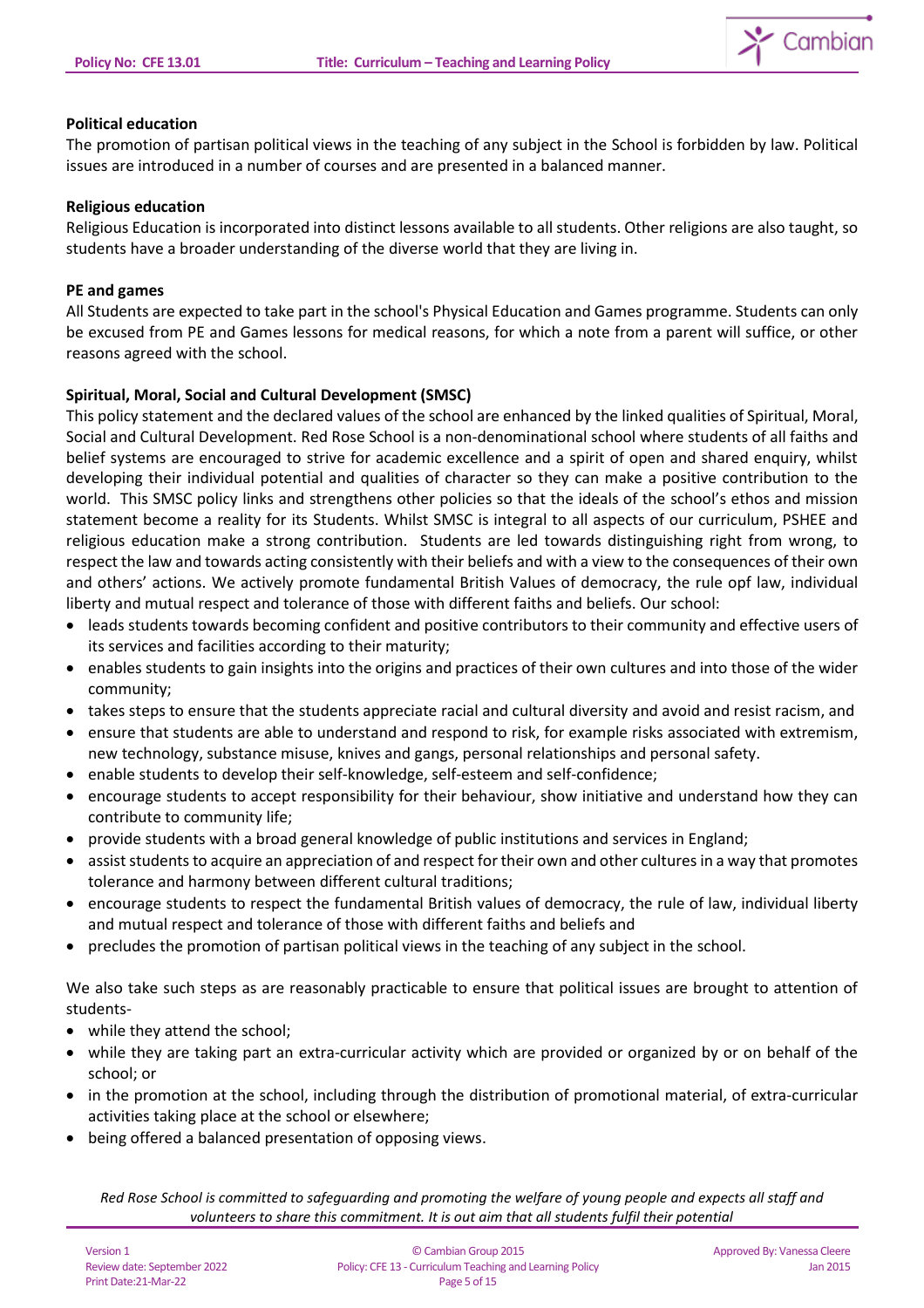

Therefore, the understanding and knowledge expected of the students at Red Rose School as an outcome of our positive approach to SMSC includes

- *An understanding of how citizens can influence decision-making through the democratic process;*
- *An appreciation that living under the rule of law protects individual citizens and is essential for their well-being and safety;*
- *An understanding that there is a separation of power between the executive and the judiciary, and that while some public bodies such as the police and the army can be held to account through Parliament, others such as the courts maintain independence;*
- *An understanding that the freedom to hold other faiths and beliefs is protected in law;*
- *An acceptance that people having different faiths or beliefs to oneself (or having none) should be accepted and tolerated, and should not be the cause of prejudicial or discriminatory behaviour;*
- *An understanding of the importance of identifying and combatting discrimination.*

### **Personal, Social and Health Education (PSHE) and Citizenship**

Red Rose School is committed to providing a comprehensive programme of PSHE education for all students, which is appropriate to their age and needs. Responsibility for developing and implementing this programme rests with the Principal. Each individual's PSHE education and Citizenship education informs all aspects of the school day. The form this takes ranges from the way we treat each other to planning food technology lessons based on individual's cultural heritage. We have a cross-curricular approach to PSHE education and its associated objectives may be addressed in such areas as Drama, Science, Assemblies or other curriculum areas. Our structured play sessions are specifically tailored to the needs of the group, from working with a individual coping with parallel play to facilitating turn taking and initiation. We 'help students achieve more' by ensuring that all students are given the opportunity to be healthy, stay safe, enjoy and achieve, make a positive contribution and achieve economic well-being.

We provide positive experiences through planned and coherent opportunities in the curriculum, extra-curricular activities and through interactions with teachers and other adults for our students. Our range of artistic, sporting and other cultural opportunities is available to students through the curricular and extra-curricular programme, and their participation in these opportunities. We plan our, personal, social and health education and citizenship through assemblies and curricular areas to help our students acquire values and skills to enable them to develop independence and choose their path in life. Red Rose School seeks to:

- develop an ethos and environment which encourages a healthy lifestyle for students;
- use the full capacity and flexibility of the curriculum to help students to achieve safe and healthy lifestyles;
- provide high quality Physical Education, with specialised teachers, and sport to promote physical activity;
- promote an understanding of the full range of issues and behaviours which impact upon a lifelong health and well-being.

We aim for our students to understand and appreciate the range of different cultures and faiths in modern democratic Britain. We use our schemes of work and other plans which enable students to develop an understanding of public services and institutions and to take their place in modern democratic British society. We provide a range of quality opportunities for students to take on responsibility in school and make a positive contribution to the school, local and wider communities.

#### **Transition Support**

We carefully manage the transition of our students throughout the school and also in preparing students for further education. Red Rose School advice to students and their parents/guardian/carers about the transition process from Junior School to the Senior School. Our staff also spends time towards the end of the current academic year working with their new prospective class for the year ahead. This allows students to familiarise themselves with their new teacher in readiness for the next year group. We are especially careful in ensuring that transitions for young people with SEND are fully prepared at each stage both internally and externally.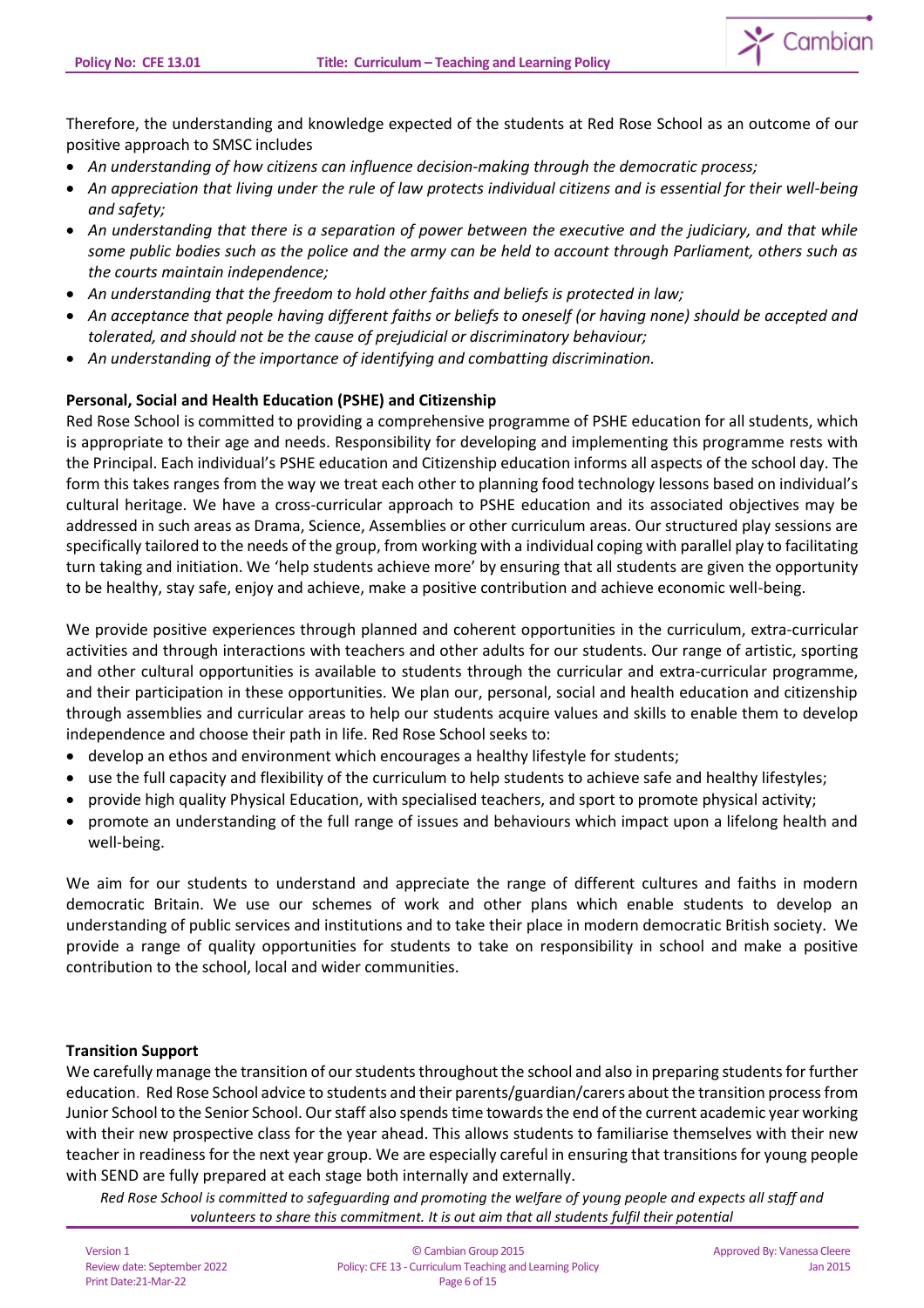

#### **Preparation for the future**

Red Rose School provides an appropriate curriculum for preparing students for further higher education, career choices and adult life. We aim to provide students with insights into the world of work, the range of career opportunities available to them, entry routes and what further training and education they can and/or need to access. It arranges work experience and advice is given concerning further and higher education.

### **The Curriculum, Academic Excellence and Public Examinations**

Whilst accepting the need to prepare its students for public examinations and further and higher education, Red Rose School will strive to ensure that the pursuit of these goals is consistent with achieving the other goals set out in this policy.

### **Enrichment opportunities**

All students have the opportunity to develop existing interests and nurture new ones through a variety of clubs and enrichment activities, which operate on a Wednesday afternoon and after school. These reflect the talents and interests of the staff and students, while some will also involve the input and expertise of external specialists.

### **Organisation and planning**

We plan our curriculum in three phases. We agree long-term plans whose schemes of work give an annual overview of the content of the curriculum for each key stage. From these plans the teachers identify curriculum aims appropriate for the year group they teach. The overview policies and plans are updated by our curriculum coordinator following liaison with all teaching staff. They indicate what topics are to be taught in each term and to which groups of students. This long-term plan is reviewed on an annual basis. In our medium-term plans, we give clear guidance on the objectives and teaching strategies that are used when teaching each topic. Our short-term plans are written by our teachers write on a weekly or daily basis. They are used to set out the learning objectives for each session and to identify the resources and activities required for the lesson. When teaching we focus on motivating the students and building on their skills, knowledge and understanding of the curriculum, so that they reach the highest level of personal achievement. We use the school curriculum plan to guide our teaching. This sets out the aims, objectives and values of the school and details what is to be taught to each year group. These are reviewed annually and may be subject to change.

We base our teaching on our knowledge of the students' level of attainment. Teachers make on-going assessments of each student's progress, and they use this information when planning their lessons. It enables them to consider the abilities of all their students. Our prime focus is to develop further the knowledge and skills of the students. We strive to ensure that all tasks set are appropriate to each student's level of ability. When planning work for students with special educational needs we give due regard to information and targets contained in the students' Personalised Learning Plans (PLP) Teachers modify teaching and learning as appropriate for students with disabilities. We value each individual as a unique individual, and teachers are familiar with the relevant equal opportunities' legislation covering race, gender and disability. We strive to meet the needs of all our students, and to ensure that we meet all statutory requirements related to matters of inclusion. We have high expectations of our students, and we believe that their work here at Red Rose School is of the highest possible standard they can achieve.

## **Disapplication**

In accordance with the law the School has the right to respond to individual needs by modifying the curriculum programmes. Decisions will only be made after discussion with the parents/guardian/carers and will allow a student:

- to participate in extended work-related learning
- with individual strengths to emphasise a particular curriculum area
- making significantly less progress than other students of his/her age to consolidate his/her learning and progress across the curriculum.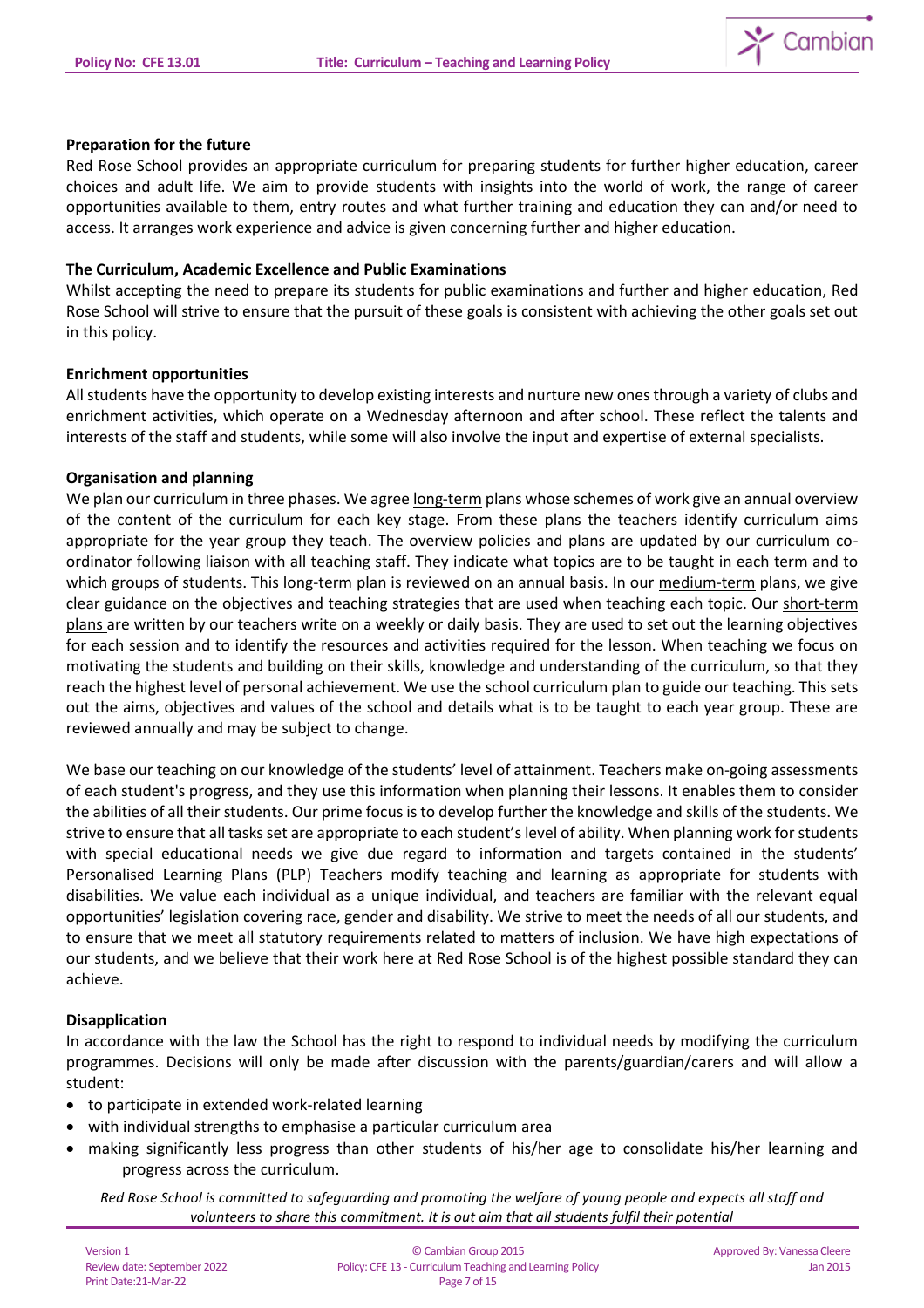

The curriculum underpins the fundamental aims of the School. The curriculum must be seen as the major component of a student's education which, together with the pastoral care and the extra-curricular activities offered, help students to develop a wide range of key and transferable skills so that they leave the school equipped to become a valuable member of society. Our planned curriculum activities are organised in order to promote learning and personal growth and development. We aim to provide a challenging and stimulating curriculum which encourages an enthusiasm for learning, intellectual curiosity, creativity, personal growth and development. Fundamental to the ethos of Red Rose School our determination to provide an active learning environment for limitless minds. The school places great importance firstly on the individual development of each student, secondly, on the acquisition of the skills of research, evaluation and judgement required for independent study; thirdly, on the development of individual enthusiasms, both curricular and co-curricular; and fourthly on its students' development of qualities such as leadership, initiative and creativity.

The teaching at Red Rose School is committed to inspiring, motivating and enriching the learning opportunities of its Students in terms of both curricular and co-curricular delivery. Teaching styles are adapted to meet the varying needs of our Students. Our Schemes of work are designed to bring the curriculum to life and are interpreted creatively by teachers to inspire and challenge Students. To this end the aim of Red Rose School is to provide a broadly-based academic curriculum that will be delivered within the context of the school's aims and mission. The curriculum underpins the fundamental aims of Red Rose School. The school encourages its students to develop intellectual independence and an enduring love of learning for its own sake, equipping them for the challenges of a rapidly changing world. The programmes of study at the School are inclusive of the National Curriculum. They include not only the core subjects but also a wide variety of physical and creative experiences. Students benefit from opportunities to exercise initiative, develop team-working skills, and participate in visits beyond the classroom. The curriculum not only supports students' academic progress but also fosters in them awareness and understanding of a range of spiritual, moral, cultural and social issues. In this way, it promotes their development into compassionate, empathetic and confident individuals.

## **Effective Ethos and Classroom Environment**

Red Rose School provides an academically challenging environment which is vibrant, happy, creative and stimulating. Our teachers have high expectations but equally foster a nurturing environment in order to promote students' academic growth and to provide the support they need in order to make excellent progress in their studies. We believe that a purposeful and structured learning environment is essential in promoting high standards. A positive caring environment and culture will promote positive self-esteem and confidence. Organised resources, displays of young people's work, stimulating materials and bright, colourful, language enriched displays all help to provide the Optimal Learning Environment. We try to ensure that all tasks and activities that the young people perform are safe. When we plan to take young people out of school, we follow Department for Education (DfE) and Health and Safety (HSE) advice. We issue a 'one off' consent form for parents/guardian/carers to sign when an individual enrols at school and an additional consent form for residential and adventure activities. We provide details of proposed outings for parents/guardian/carers' information

Our school is an attractive learning environment. We ensure that all Students have the opportunity to display their best work at some time during the year. We believe that a stimulating environment sets the climate for learning, and an exciting classroom promotes independent use of resources and high-quality work by the Students. All our teachers reflect on their strengths and weaknesses and plan their professional development needs accordingly. We do all we can to support our teachers in developing their skills, so that they can continually improve their practice. We conduct all our teaching in an atmosphere of trust and respect for all.

Each of our teachers makes a special effort to establish good working relationships with all students in the class. We treat the students with kindness and respect. We recognise that they are all individuals with different needs, but we treat them fairly and give them equal opportunity to take part in class activities. All our teachers follow the school policy with regard to discipline and classroom management. We set and agree with students the class code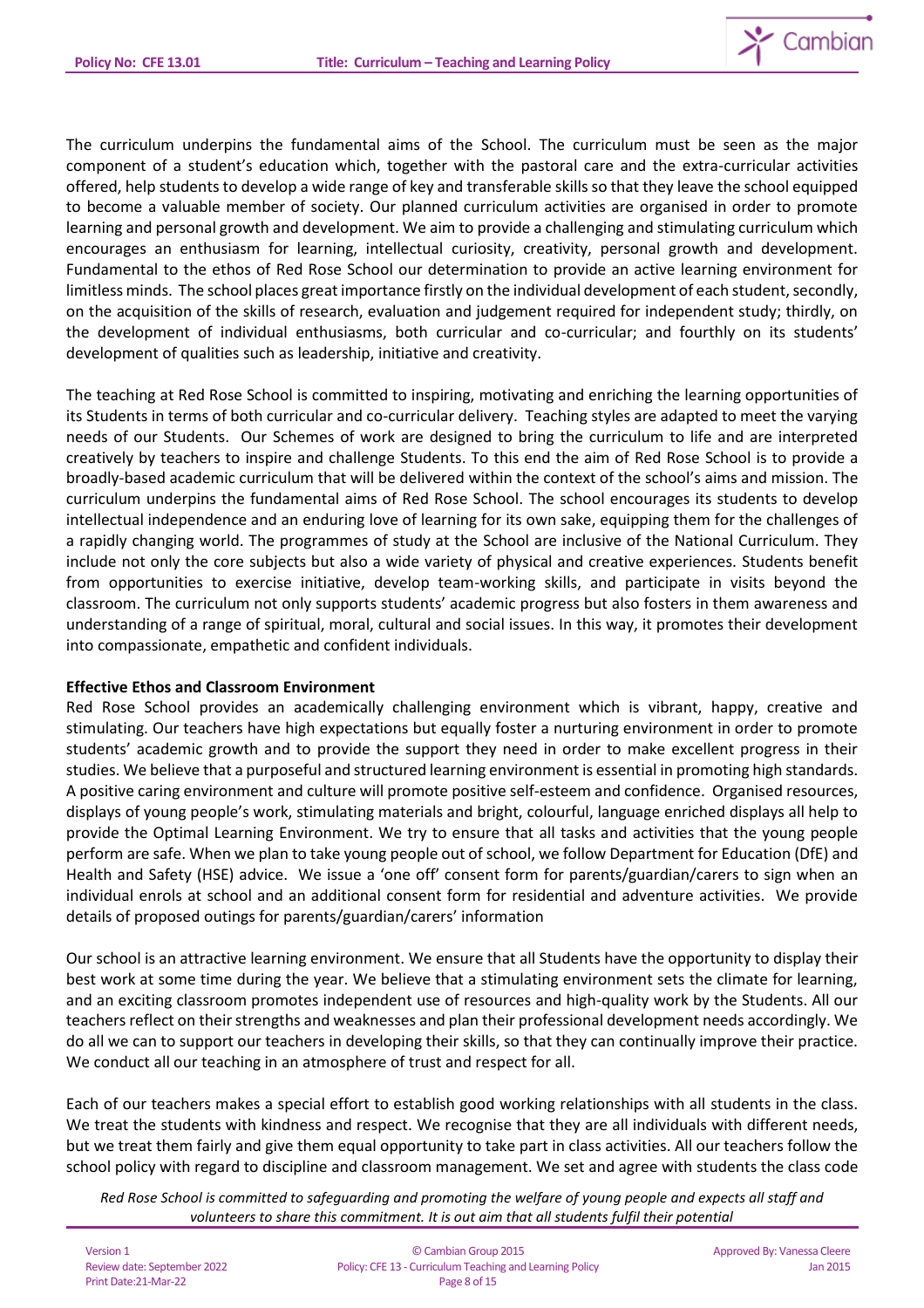

of conduct. We expect all students to comply with these rules that we jointly devise to promote the best learning opportunities for all. We praise students for their efforts and, by so doing, we help to build positive attitudes towards the school and learning in general. We insist on good order and behaviour at all times. When students misbehave we follow the guidelines for sanctions as outlined in our school behaviour policy.

We aim to provide a learning environment which is challenging and the role of the Principal at stimulating, peaceful and calm, happy and caring, organised and well resourced, makes learnings accessible, encouraging and appreciative, welcoming, enabling equal access and inclusion and providing a professional working atmosphere**.**

## **The curriculum and members of teaching staff**

Teachers ensure that an appropriate level and standard of homework is on offer when appropriate and marked so that learning outcomes may be consolidated and the needs of individual Students identified and met. We appreciate that people learn best in different ways. At our school we provide a rich and varied learning environment that allows Students to develop their skills and abilities to their full potential. **'**Students learn and flourish when they are healthy, protected from harm and authentically engaged and stimulated*.*'

Through our teaching we aim to:

- enable Students to become confident, resourceful, enquiring and independent learners;
- foster Students' self-esteem and help them build positive relationships with other people;
- develop Students' self-respect and encourage Students to respect the ideas, attitudes, values and feelings of others;
- show respect for all cultures and, in so doing, to promote positive attitudes towards other people;
- cater for the needs of individual Students;
- personalise learning;
- enable Students to understand their community and help them feel valued as part of this community;
- help Students grow into reliable, independent and positive citizens;
- Enable achievement and provide challenge appropriate to the ability, interests and needs of each Student;

## **Auditing our Curriculum, Teaching and Learning:**

We ask ourselves the following questions when auditing our current performance: How well are we doing?

- How do we compare with similar schools?
- What more should we aim to achieve?
- What must we do to make it happen?
- Self-evaluation and development is a crucial part of the schools managerial role and teachers, care staff and managers will input into the development as well as students own feedback.

In Red Rose School the most important role of teaching is to promote learning in order to raise students' achievement. For us, teaching includes lesson planning, the implementation of plans, as well as marking, assessment and feedback. It also includes support and intervention strategies. In assessing the quality of the teaching in our school we take account of the evidence of students' learning, achievements and progress over time. When evaluating the quality of teaching in our school, we consider how successful the teaching is in promoting the learning, progress and personal development for every student by:

- extending the previous knowledge, skills and understanding of all students in a range of lessons and activities over time;
- enabling students to develop skills in reading, writing, communication and mathematics;
- enthusing, engaging and motivating students to learn;
- using assessment and feedback to support learning and to help students know how to improve their work;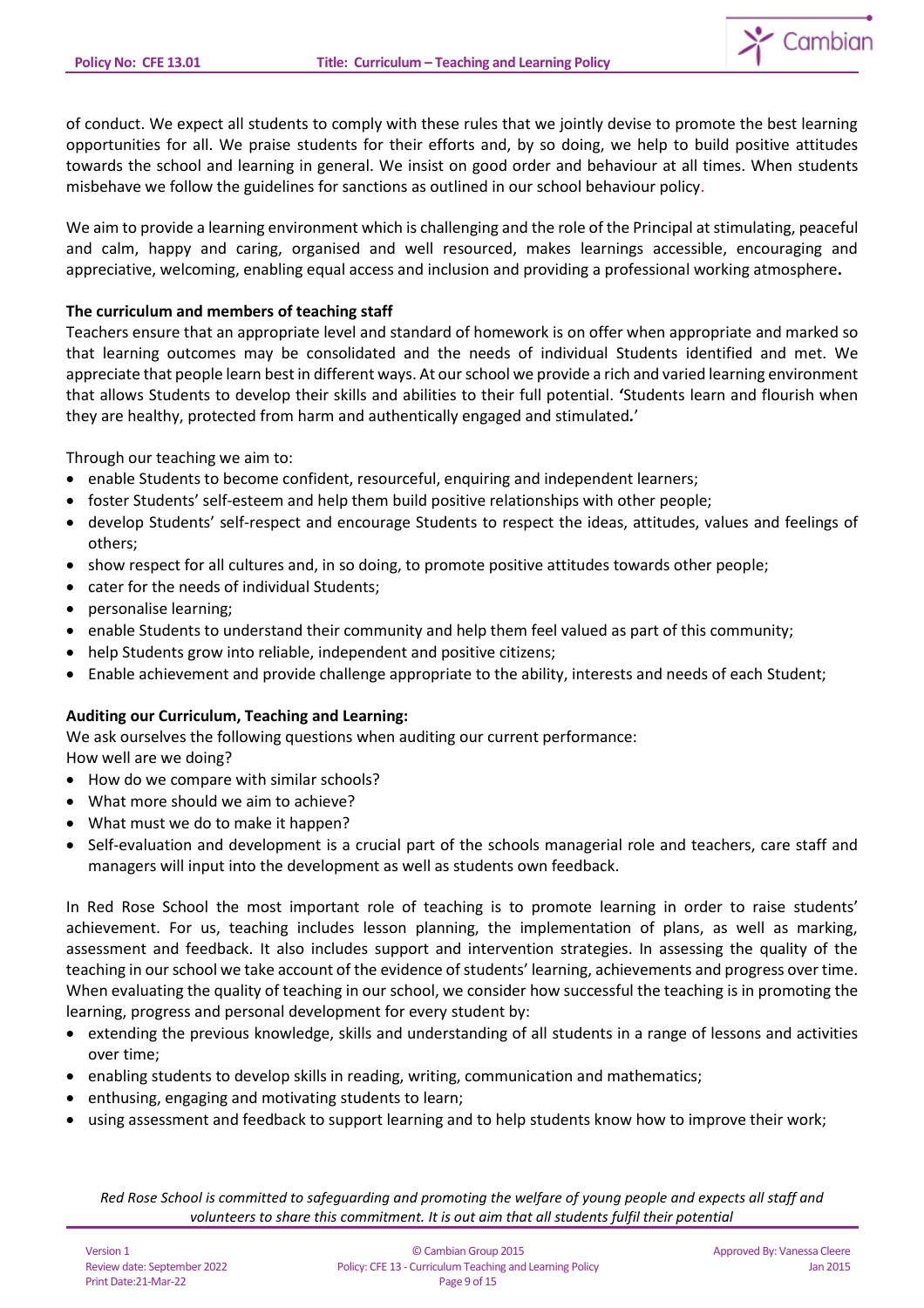

- differentiating teaching, by setting suitably challenging activities and providing support for students of different abilities, including the most able and disabled students and those who have special educational needs, so that they can all learn well and make progress;
- enabling students to apply intellectual, physical or creative efforts and develop the skills to learn for themselves and setting high expectations;
- setting appropriate homework;
- using well-judged and effective teaching methods, deploying appropriate resources, managing class time and drawing on good subject knowledge and expertise to encourage students to make good progress;
- managing instances of poor or disruptive behaviour.

Behaviour that undermines the happy environment that is such a hallmark of Red Rose School life, such as bullying, insensitivity, discrimination, bad language or acts of intolerance, will not be accepted When evaluating the quality of the curriculum, we consider:

- the impact of the curriculum on students' academic and personal development and in preparing them for the opportunities, choices, responsibilities and experiences of adult life;
- the contribution of the curriculum to the school's particular ethos and aims and the impact on students' academic and personal development and well-being;
- how well curriculum planning is supported by appropriate schemes of work, builds systematically upon students' prior experience and plans for progression and
- the extent to which the curriculum is enriched by extra-curricular opportunities and through collaboration with other schools and organisations, including, for example, to provide appropriate careers guidance for our senior students and the views of our students, parents/guardian/carers and staff.

We design our curriculum to ensure that it is broad, well balanced and covers all the required areas of learning. We modify our curriculum and teaching to meet the needs of individuals and groups of students including our gifted and talented and disabled students or those with a special educational need. When evaluating the quality of the curriculum, we consider:

- the impact of the curriculum on students' academic and personal development and in preparing them for the opportunities, choices, responsibilities and experiences of adult life;
- the contribution of the curriculum to the school's particular ethos and aims and the impact on students' academic and personal development and well-being;
- how well curriculum planning is supported by appropriate schemes of work, builds systematically upon students' prior experience and plans for progression;
- the extent to which the curriculum is enriched by extra-curricular opportunities and through collaboration with other schools and organisations, including, for example, to provide appropriate careers guidance for our senior students and
- the views of our students, parents/guardian/carers and staff.

## **Effective Teaching - Expectations of Staff**

Staff are expected to actively promote the curriculum aims by:

- having high expectation of students.
- employing a variety of learning and teaching methods.
- ensuring that students are enabled to access the curriculum and given opportunities to be successful.
- delivering lessons which build upon previous experience, providing continuity and progression.
- providing learning opportunities which offer depth and challenge and motivate and inspire young people.
- involving young people in the process of learning, by discussing work, giving regular formative feedback through discussion, assessment and marking, negotiating targets and encouraging young people to evaluate their personal achievements.
- developing students' skills to become independent learners.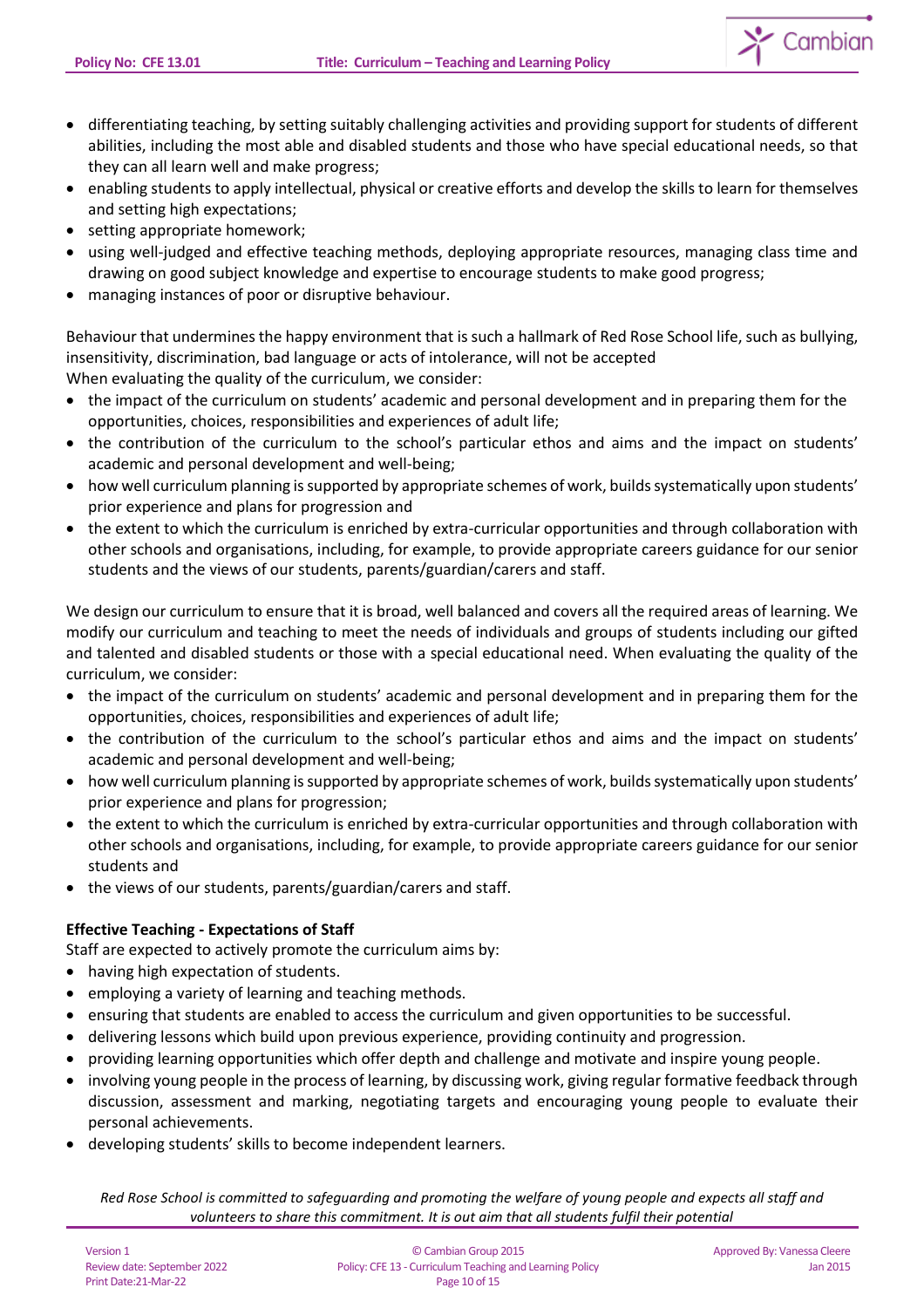

- encouraging, reward and value achievement and effort, both formally and informally, through praise in the learning environment.
- working in partnership with young people, staff and parents/guardian/carers to achieve shared goals.
- keeping parents/guardian/carers /carers regularly and fully informed about the progress and achievements of their young people through reports and parents' evenings.

Appraisals are carried out, whereby books are checked for consistency of marking and being up to date. Planning appraisals are carried to check planning is up to date and evaluated. All teachers are observed working with classes once or twice a year, and Newly Qualified Teachers (NQTs) are observed each half term. The criteria that we use have been agreed by all teachers, and are part of our teaching and learning policy. The teacher and the observer follow the observation with a discussion. The observer notes the strengths and areas for development, and gives a copy of this information to the teacher. The Principal uses the information gained from this monitoring process to help identify common development points which can be addressed in the school's training programme for continuing professional development.

## **Effective learning**

We acknowledge that people learn in many different ways, and respond best to different types of input (visual, auditory and kinaesthetic); we must therefore deliver teaching in different ways to address the needs of all our learners. Our Schemes of work are designed to bring the curriculum to life and are interpreted creatively by teachers to inspire and challenge students. We ensure the best possible environment for learning by developing a positive atmosphere in which Students feel safe and feel they belong, in which they enjoy being challenged, but in which they enjoy learning, and know that they will succeed (because they know the challenge will have been set at the right level). We provide small class sizes which ensure that each student's individual strengths, talents and aptitudes are nurtured and developed. All teaching is structured to maximise learning opportunities and lessons are planned in accordance with the following principles:

- the teaching should build on previous learning;
- the teacher should explain the learning objectives, and why the lesson is important;
- it should allow students to see the links within learning;
- the lesson should be presented in a range of styles;
- it should allow opportunities for the Students to build up their own understanding through various activities;
- it should allow opportunities for the Students to review what has been learnt;
- it should have built-in opportunities for feedback to the Students, celebrating success and reviewing learning strategies;
- the teaching should indicate what the next step in the learning will be.

We encourage students to take responsibility for their own learning, to be involved as far as possible in reviewing the way they learn, and to reflect on how they learn – what helps them learn and what makes it difficult for them to learn. Assessment and marking are an integral part of the teaching and learning process. As outlined in the Assessment and Marking Policy, informal formative assessment takes place continuously in the classroom and comprises of:

- well understood learning objectives which are shared with the Students
- sharing or creating learning outcomes with the Students to make them partners in their learning;
- plenaries being used as assessment opportunities:
- effective teacher questioning;
- observations of learning;
- analysing and interpreting evidence of learning to inform future planning;
- sensitive and positive feedback to Students;
- individual target setting: SMART (specific, measurable, assessable, realistic and given in time);
- Students understanding how well they are doing and how they can improve.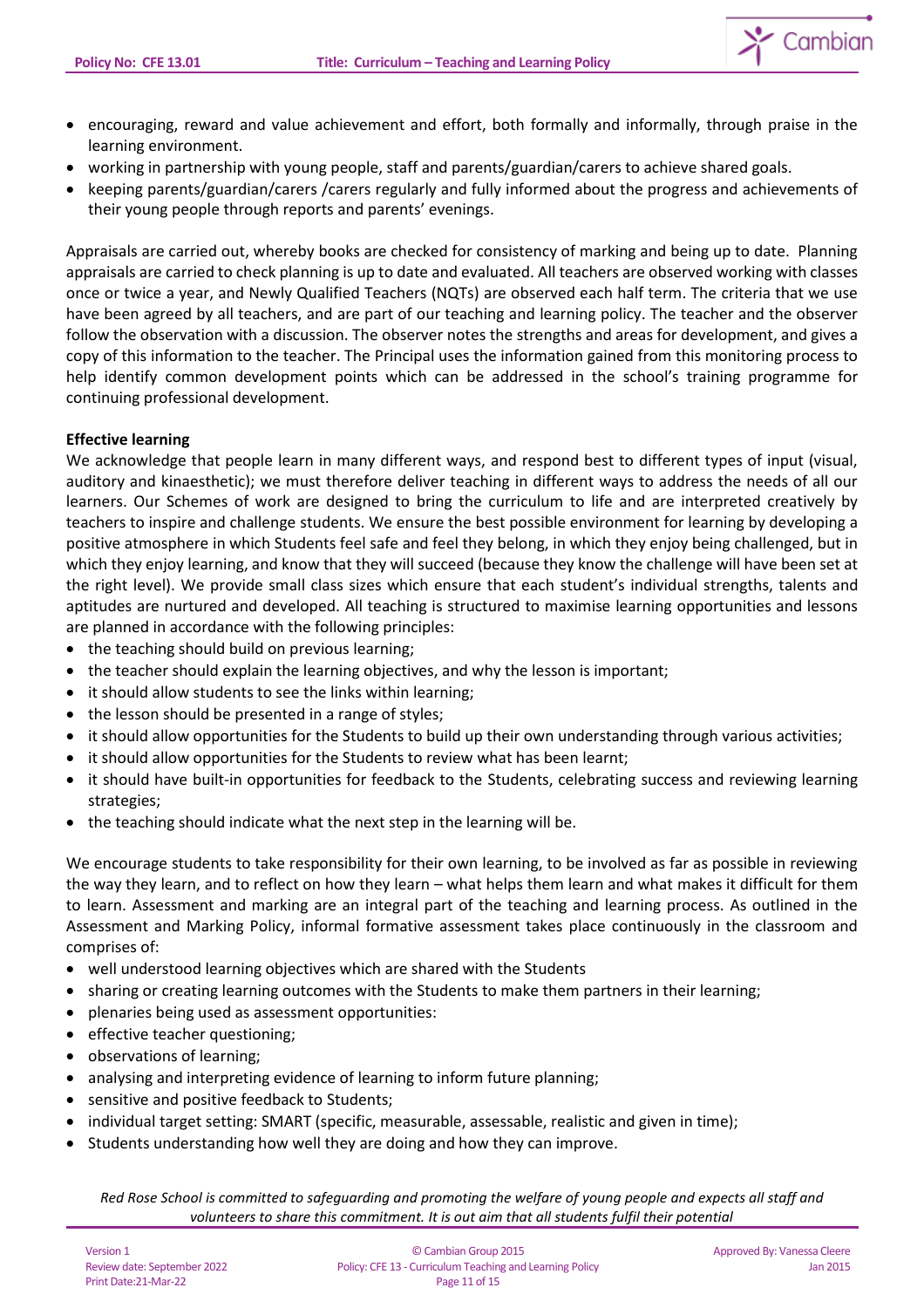

## **Effective Planning**

The curriculum must be seen as the major component of a student's education that, together with the pastoral care and the co-curricular activities offered, helps students to develop a wide range of key and transferable skills so that they leave Red Rose School equipped to become valuable members of society. Our planned curriculum activities are organised in order to promote learning and personal growth and development. We aim to provide a challenging and stimulating curriculum which encourages an enthusiasm and love for learning, intellectual curiosity, creativity, personal growth and development. When teaching we focus on motivating the Students and building on their skills, knowledge and understanding of the curriculum, so that they reach the highest level of personal achievement. We use the school curriculum plan to guide our teaching. This sets out the aims, objectives and values of the school and details what is to be taught to each year group. We base our teaching on our knowledge of the Students' level of attainment. Teachers make ongoing assessments of each Student's progress, and they use this information when planning their lessons. It enables them to consider the abilities of all their Students. Our prime focus is to develop further the knowledge and skills of the Students. We strive to ensure that all tasks set are appropriate to each Student's level of ability.

When planning work for Students with special educational needs we give due regard to information and targets contained in the Students' Personal Learning Programmes. Teachers modify teaching and learning as appropriate for Students with disabilities. We value each individual as a unique individual, and teachers are familiar with the relevant equal opportunities' legislation covering race, gender and disability. We strive to meet the needs of all our Students, and to ensure that we meet all statutory requirements related to matters of inclusion. We have high expectations of our Students, and we believe that their work here at Red Rose School is of the highest possible standard. We set academic targets for the Students in each academic year and we share these targets with Students and their parents/guardian/carers. We review the progress of each Student at the end of term. Our lessons have clear learning objectives. Our lesson plans contain information about the tasks to be set, the resources needed, and the way we assess the Students' work. We evaluate all lessons so that we can modify and improve our teaching in the future

# **Young people with Additional and Special Educational Needs and Disabilities (SEND): The curriculum and the work of the Teaching and Learning personnel**

Our curriculum is designed to provide access and opportunity for all young people in School. If we think it necessary to adapt the curriculum to meet the needs of individual young people, then we do so only after parents/guardian/carers have been consulted.

If an individual's need is more severe, consideration is given to involving appropriate external agencies and special support teachers. We always provide additional resources and support for young people with learning difficulties and/or disabilities.

The school provides an Individual Educational Plan (IEP) for each of the young people who are on the special needs register. This sets out the nature of the special need, and outlines how the school will aim to address the need. It also sets out targets for improvement, so that we can review and monitor the progress of each individual at regular intervals. Where a Student has a statement, the SENCO liaises with the individual's teachers to ensure that the education he or she receives fulfils its requirements and participates fully in the annual review.

# **Students with an Educational Healthcare Plan (EHCP) - please also refer to our** *Special Educational Needs and Disabilities Policy*

Should a Student be in receipt of a EHCP, we will provide an education that meets their needs as specified by their EHCP.

## **English as an Additional Language (EAL)**

We are committed to providing Students with the necessary support and teaching who require English as an additional language. To this end there is a policy in place and established practices implemented by the school.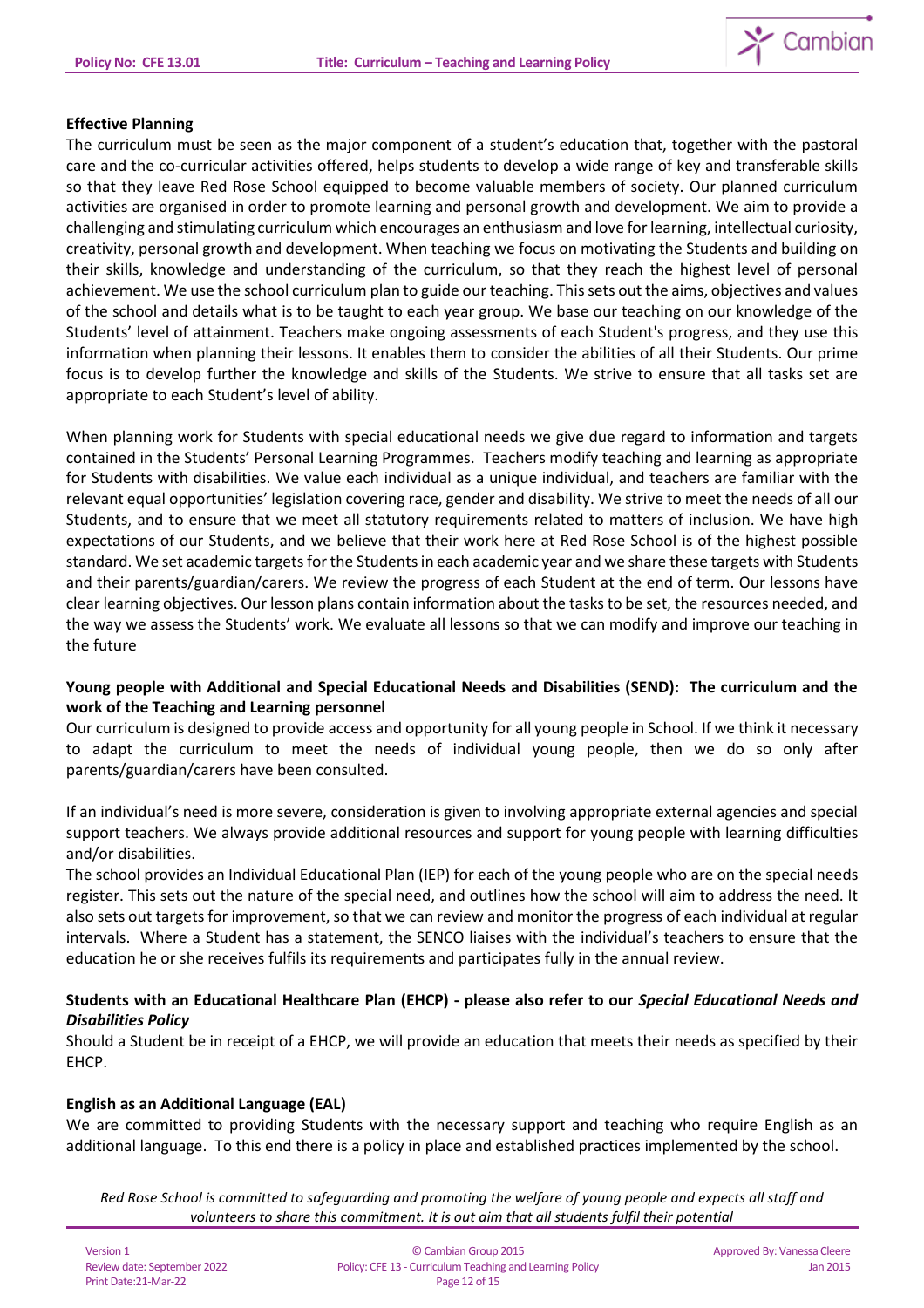

### **Learning outside the classroom - Educational visits/off-site activities**

Integral to our curriculum is a wide range of educational experiences that extend beyond the classroom door. The Red Rose School curriculum offers a series of educational journeys that deepen the Students' understanding of the world around them. Trips extend Students' knowledge of past and present. When the young people move to the Senior School they have the opportunity for educational visits further afield. Our experience is that Students forge strong bonds of friendship during the trips, and their respect for one another grows as a result of sharing the experiences.

#### **Enrichment opportunities**

All students have the opportunity to develop existing interests and nurture new ones through a variety of clubs and enrichment activities, which operate after school. These reflect the talents and interests of the staff and students. We ensure that all tasks and activities that the Students perform are safe. When we plan to take Students out of school, we follow a strict set of procedures to ensure safety: the venue is visited, risk assessments are completed, and various permissions are obtained. Parents/guardian/carers are informed, and their permission obtained before the visit takes place. Learning assistants and other adult helpers are deployed as effectively as possible. Sometimes they work with individual Students and sometimes they work with small groups.

### **Homework**

The school sets homework as appropriate. Often the most valuable homework an individual can do are activities outside of the school curriculum. Examples may be; The Duke of Edinburgh Award, sports clubs, Cadet Corps, etc.

## **Careers guidance - please also refer to our** *vocational policy*

Students at Red Rose School are supported in their preparation for formal examinations at various stages of their education. They receive specific support in Study Skills that includes guidance on revision technique, making notes, examination technique and management of stress. Students are encouraged to learn about their own academic strengths and weaknesses and the type of learning method that best suits them as an individual. Whilst we do not specifically instigate careers advice until Year 9, we provide opportunities for Students to understand the world of work and the promotion of their economic wellbeing. There are talks from professionals in various fields as well as visits to places of employment and manufacture. Through visiting speakers Students receive motivational and inspirational guidance that will help them in their current and future endeavours. Students receive interview training at the appropriate stage. These are a few of the ways in which Students are prepared for the future beyond Red Rose School.

## **Communication with Parents/Guardian/Carers**

We believe that parents/guardian/carers and guardians have a fundamental role to play in helping Students to learn. We do all we can to inform parents/guardian/carers and guardians about what and how their young people are learning by:

- holding meetings with parents/guardian/carers to explain our school strategies, PEP meetings;
- sending end of term reports to parents/guardian/carers in which we explain the progress made by each individual and indicate how the individual can improve further;
- explaining to parents/guardian/carers how they can support their Students with homework. We suggest support for older Students with their projects and investigative work;
- posting information on the parents/guardian/carers and public pages of the school website;
- being available we have an open-door policy;
- strong lines of communication with parents/guardian/carers, phone calls home, daily handovers;

We believe that parents/guardian/carers have the responsibility to support their Students and the school in implementing school policies. We would like parents/guardian/carers to:

- ensure that their individual has the best attendance and punctuality record possible;
- do their best to keep their individual healthy and fit to attend school;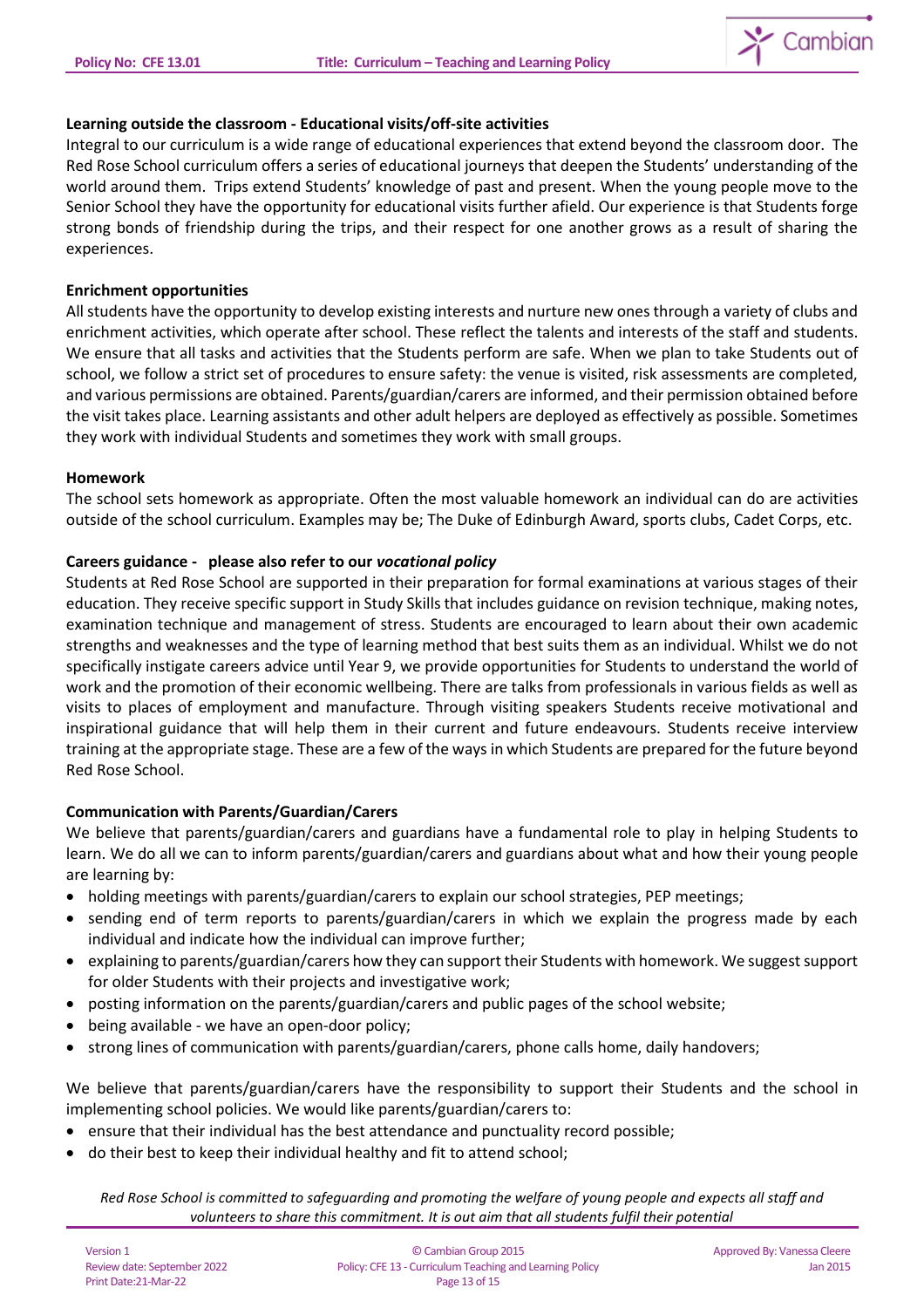

- inform school if there are matters outside of school that are likely to affect an individual's performance or behaviour at school;
- promote a positive attitude towards school, staff and learning in general.

## **Concerns and complaints**

Parents/guardian/carers who have concerns about any aspect of the curriculum should discuss these with the Principal. The School has a Complaints Procedure in place, which is on the website or available from Reception at the school.

### **Evaluation and Monitoring**

Evaluation is measured against a range of indicators, which include whole school and individual student indicators.

*Whole school indicators include:* examination results, destination of school leavers and inspections

*Individual student indicators:* development of positive self-image, progression in the skills of numeracy, literacy, self-expression and ICT, an appreciation of the natural and man-made world, increasing independence, selfmotivation and self-discipline, an appreciation of human aspirations and achievements, an ability to work together in co-operative groups and an acquisition of the appropriate life skills.

*The curriculum, academic excellence and public examination.* Whilst accepting the need to prepare our Students for further education, we strive to ensure that the pursuit of our goals, aims and objectives are consistent with achieving the goals set out in this policy.

**Subjects Offered at** Red Rose School Students follow a broad curriculum at all 'Key Stages', enabling them to acquire skills in thinking, speaking and listening, literacy and numeracy and gain experience in scientific, technological, social, physical, and aesthetic and creative education.

## **KS1 & KS2 (5-7 years and 7-11 years, Yrs 1-6 inc.)**

**All students study the core subjects English, Mathematics and Science. All students take, Art, Design and Technology (Resistant materials), ICT, Physical Education, Personal, Social, Health and Citizenship Education. There is also the opportunity to participate in a wide range of alternate curriculum related activities through set projects and cross curricular learning.** 

#### **Key Stage 3 (11-14 years, Yrs 7-9 incl.)**

All students will study the same curriculum as in KS1&2 with the addition of combined science. Students from Key Stage 3 onwards will also have access to ESafety tutorials.

## **Key Stage 4 (14-16 years, Yrs 10 & 11)**

Students at Key Stage 4 follow a diverse range of subjects. These include, where appropriate: GCSE and Functional Skills. We are very conscious that young people with special needs are often not extended to achieve their potential. In our school, we are determined that every opportunity will be available for young people to make progress.

Red Rose School will also offer a variety of portfolio and internally assessed courses which can be used to accredit any projects or to offer those students who may struggle at GCSE Exams and work to that standard. The list below is a basic overview of what the school will offer its Key Stage 4/5students but is not comprehensive as links with local schools will ensure options increase overtime and could include:

- AQA Unit awards
- OCR Art
- Entry Level Certificates Science, Design and Technology, Art and Design, English, Maths and Humanities
- Pearson Health and Social Care, Home Cooking Skills